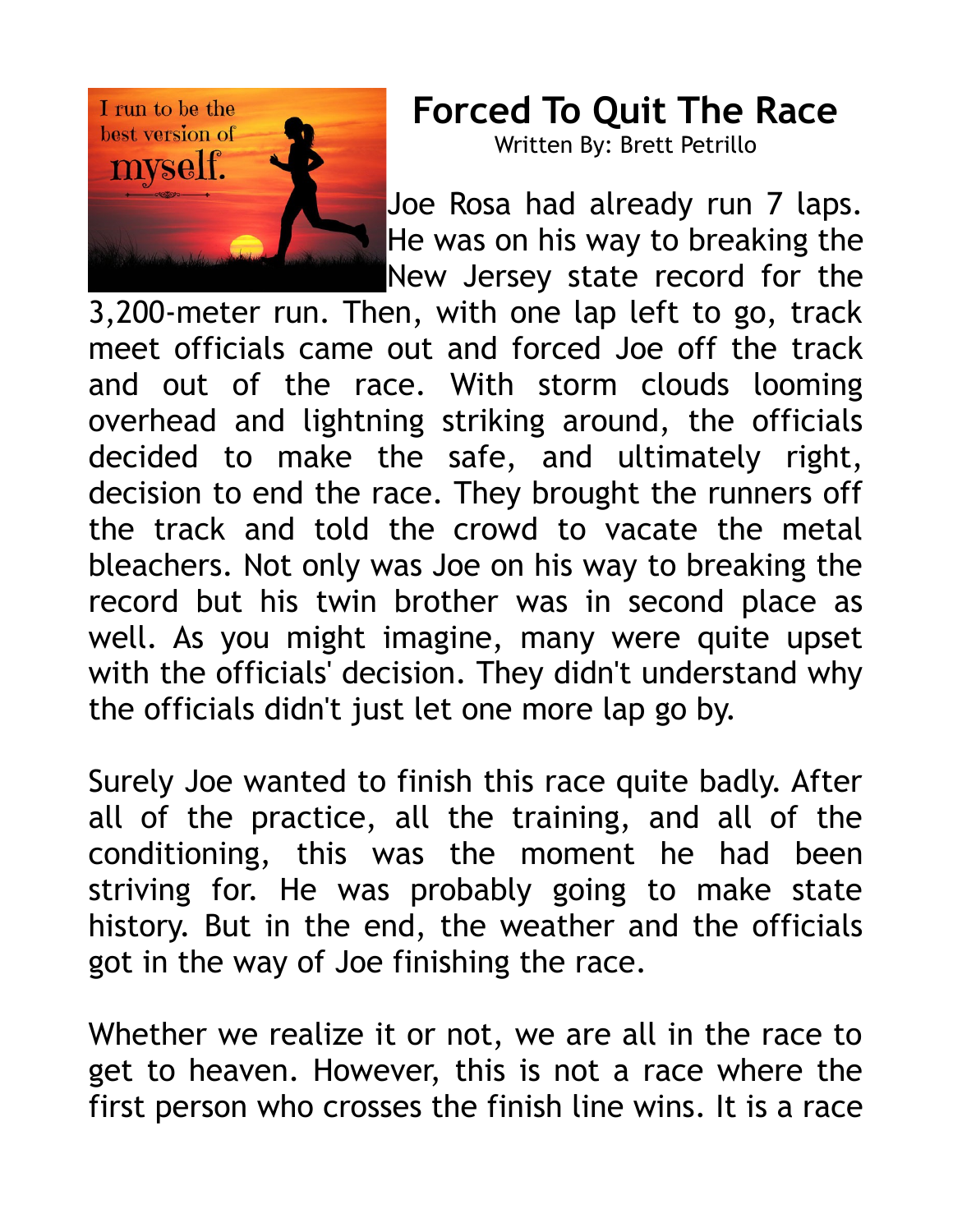where anyone who crosses that line wins. But unlike Joe Rosa's race, this is a race that cannot be stopped by threatening weather. This isn't even a race that can be halted by officials. This race is one that continues until death. The problem is, even though the race goes on, many Christians have already stopped running. Some are even going the wrong direction.

There are many aspects of this life that try to "force us off the track" and make us quit. Riches, immorality, lies, blaming God, and the list goes on and on (Galatians 5:7). As we are running on the path to heaven, we will come across temptations. If we give in to these temptations we get off track.

Sometimes these temptations even lead people to quit. Despite all of these temptations, there is not a single aspect on this earth that can "force" you to quit the race to heaven. Quitting the race to heaven is always a choice. Joe probably would have done anything to cross that finish line. Surely he would have braved the weather and the surrounding danger. He wanted the prize.

What arre we willing to do to achieve that prize in heaven? When it comes to finishing the race or quitting, selfishness is our biggest obstacle. We have to get out of our own way. Are we willing to put ourselves aside and obey God (Luke 9:23)? As Paul said so